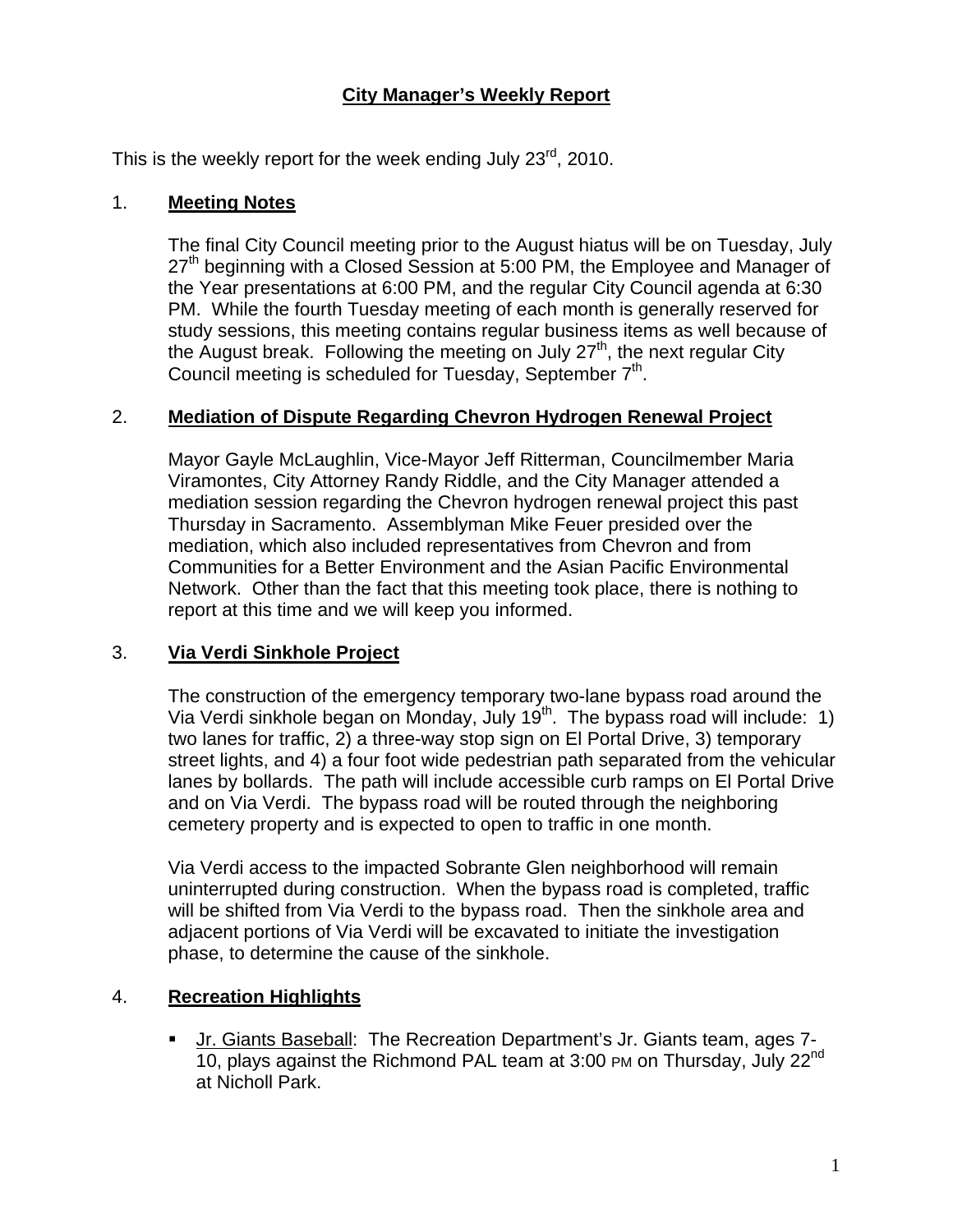- Basketball: The Men's under 21 basketball league continues Friday, July 23<sup>rd</sup>, for the second week of the season. A newly formed "Nevin Center" team, coached by Nevin Center staff member, Jacque Robinson, father of NBA player Nate Robinson of the Boston Celtics, will join the league this week.
- Kids 'n Motion Summer Camp: The Kids 'n Motion summer camp programs are participating in a variety of activities:
	- 1. May Valley enjoyed an ice cream social;
	- 2. Shields-Reid will go to Berkeley Ironworks for a day of rock climbing on 22 different walls of varying difficulty;
	- 3. Richmond Recreation Complex
		- a. 16 participants went on a special trip to Treasure Island for a 2-hour excursion;
		- b. 3 participants went on a 6-hour white water rafting excursion at the American River on Saturday, July  $10^{th}$ ;
		- c. A naturalist from the East Bay Regional Park District gave a presentation about reptiles and wildlife to the entire camp of over 90 participants.

### 5. **No Drugs Down the Drain Campaign**

A local neighborhood clean-up will be held this weekend at John F. Kennedy High School, which is open only to those neighborhoods in that particular location. In conjunction with the event, the Engineering Services Department's Source Control Program will host a "No Drugs Down the Drain" at which residents may bring their medications in for proper disposal.

### 6. **"One Richmond" Service Collaborative Meeting**

As you may recall from back in January and April, the City, in conjunction with the YMCA of the East Bay, the Richmond Community Foundation, and Supervisor John Gioia's office, helped convene meetings of representatives of various community collaborative efforts. At the two past meetings, spokespersons for these efforts had the opportunity to present their projects and share their experiences, key learning outcomes, and best practices. One specific outcome of these meetings was a grant application from a broad cross section of non-profit agencies in Richmond for the federal *Promise Neighborhoods* program. This means that only one consolidated *Promise Neighborhoods* grant application came out of Richmond, which, we believe, causes it to be more desirable for this highly competitive program.

The third "One Richmond" collaborative meeting took place today (Friday), at which there was an interest in continuing this effort, adding perhaps some additional structure around data sharing, building a service directory, and building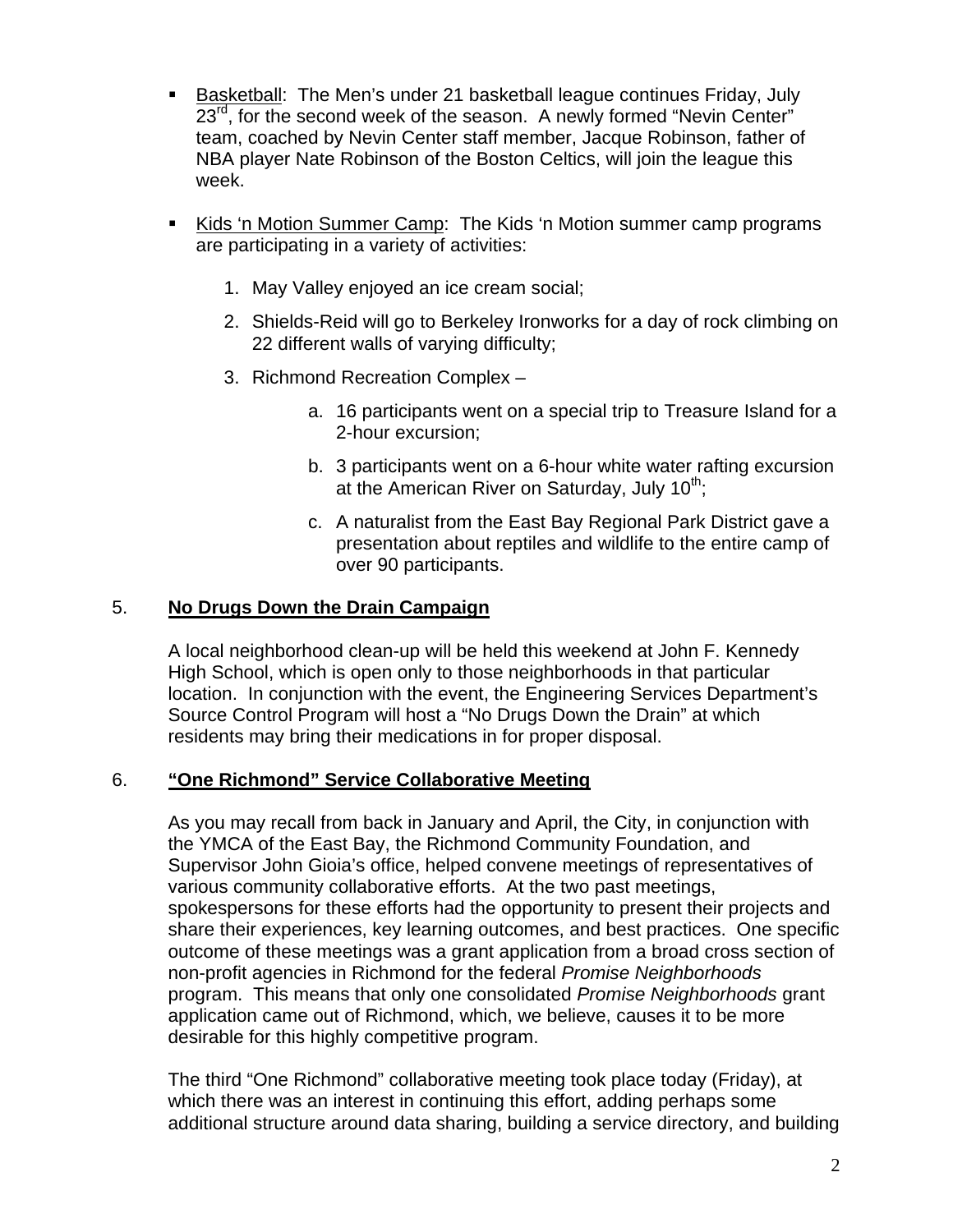technical capacity. We will continue to keep you informed as these efforts continue.

## 7. **City Transfers \$1.5 Million to School District**

This past week, the Finance Department processed a payment of \$1.5 million to the West Contra Costa Unified School District. This payment represents the City's efforts to prevent the closure of schools in Richmond for the 2010-2011 academic year.

## 8. **Adult Summer Reading**

Whether community members are just looking for something good to read, or trying to complete the Adult Summer Reading Program Bingo card to win prizes, the Richmond Public Library has added some hand-selected book lists to its website ([www.richmondlibrary.org](http://www.richmondlibrary.org/)) to help locate the perfect book. Interested community members simply need to scroll over *Book Lists* on the library's home page, scroll over *Adult Summer Reading Book Lists*, and then click on the list that they want. Each list includes links to the library catalog and a printer-friendly version of the list. Library staff has also added Book Lists for children, to help them find books similar to some of the more popular children's series, such as *Diary of a Wimpy Kid* and *Harry Potter*.

# 9. **Music on the Main**

The Richmond Main Street "Music on the Main" concert series continues at the FoodsCo Shopping Center at Macdonald Avenue and Marina Way on Wednesday, July 28<sup>th</sup> with Andre Thierry. The Richmond Police Athletic League (RPAL) Empowering Youth Through Music's Youth Ensemble will also be featured. The program, which will run from 5:00 PM to 7:30 PM, includes gospel, R&B, soul and youth jams. The event offers great music, games, food and fun for free.

## 10. **Public Works Updates**

- Crews completed the resurfacing of  $26<sup>th</sup>$  Street from Macdonald Avenue to Broadway in front of the Rosie the Riveter National Park offices, and Broadway from Carlson Boulevard to Macdonald Avenue in front of the Post Office this week.
- Crews will grind and pave  $16<sup>th</sup>$  Street from Portola to Pennsylvania Avenues next week.
- $\bullet$  On July 16<sup>th</sup>, the Equipment Services Division received the delivery of the new Public Works paver and roller, which were put in service on Monday, July 19<sup>th</sup>. The equipment was utilized this week with the paving of the aforementioned areas of Broadway and 26<sup>th</sup> Street. The purchase of this equipment will result in considerable equipment rental savings on an ongoing basis.